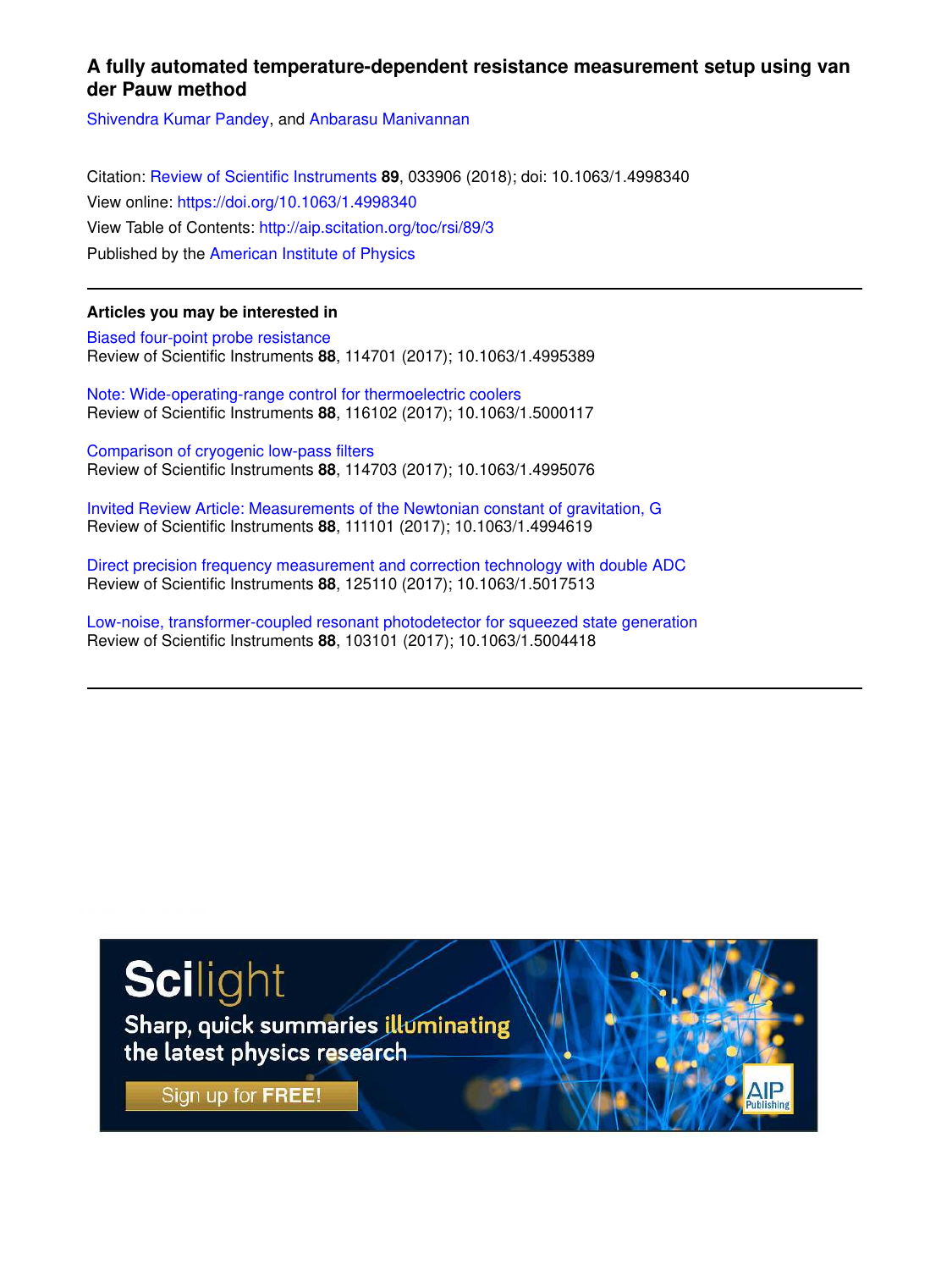

# **A fully automated temperature-dependent resistance measurement setup using van der Pauw method**

Shivendra Kumar Pandey<sup>1</sup> and Anbarasu Manivannan<sup>1,2,a)</sup> <sup>1</sup>*Discipline of Electrical Engineering, Indian Institute of Technology Indore, Indore 453552, Madhya Pradesh, India* <sup>2</sup>*Metallurgical Engineering and Materials Science, Indian Institute of Technology Indore, Indore 453552, Madhya Pradesh, India*

(Received 31 July 2017; accepted 20 February 2018; published online 9 March 2018)

The van der Pauw (VDP) method is widely used to identify the resistance of planar homogeneous samples with four contacts placed on its periphery. We have developed a fully automated thin film resistance measurement setup using the VDP method with the capability of precisely measuring a wide range of thin film resistances from few m $\Omega$  up to 10 G $\Omega$  under controlled temperatures from room-temperature up to 600 ◦C. The setup utilizes a robust, custom-designed switching network board (SNB) for measuring current-voltage characteristics automatically at four different source-measure configurations based on the VDP method. Moreover, SNB is connected with low noise shielded coaxial cables that reduce the effect of leakage current as well as the capacitance in the circuit thereby enhancing the accuracy of measurement. In order to enable precise and accurate resistance measurement of the sample, wide range of sourcing currents/voltages are pre-determined with the capability of autotuning for ∼12 orders of variation in the resistances. Furthermore, the setup has been calibrated with standard samples and also employed to investigate temperature dependent resistance (few  $\Omega$ –10 G $\Omega$ ) measurements for various chalcogenide based phase change thin films  $(Ge_2Sb_2Te_5, Ag_5In_5Sb_{60}Te_{30},$ and  $In<sub>3</sub>SbTe<sub>2</sub>$ ). This setup would be highly helpful for measurement of temperature-dependent resistance of wide range of materials, i.e., metals, semiconductors, and insulators illuminating information about structural change upon temperature as reflected by change in resistances, which are useful for numerous applications. *Published by AIP Publishing.* https://doi.org/10.1063/1.4998340

## **I. INTRODUCTION**

Resistance measurement with the variation of temperature has received significant interest to the systematic characterization of the electronic transport properties of several materials including metals and semiconductors. $1,2$  This type of measurement fulfills the demand of the standard procedure for technological development in semiconductor industry and electromechanical system engineering as well.<sup>3</sup> Moreover, this is a traditional way to classify the type of solids which is well matched with modern band theory.<sup>4</sup>

The van der Pauw (VDP) method is the popular way to identify the resistance of a sample with four contacts placed arbitrarily at the circumference.<sup>5</sup> This method excludes the contribution of parasitic contact resistance which provides the precise measurement of resistance.<sup>6</sup> Another important aspect of this method is that it is independent of the sample's shape. There are four important conditions that need to be fulfilled during the measurement using the VDP method: (a) the contacts are located at the circumference of the sample, (b) the area of contacts is small relative to the surface area of the sample, (c) the sample is homogenous in thickness, and (d) the sample does not contain isolated holes. However, condition (a) has some limitations to be achieved practically.<sup>7</sup> Initially, the errors related to the location of contacts from edge were discussed by van der Pauw.<sup>8</sup> Further, measurement accuracy

is improved by selecting special sample shapes and contact placements.<sup>9</sup> The effect of finite contact size, contact placement, sample homogeneity with specific sample geometries including square, circle, and cloverleaf has already been systematically discussed in the literature.<sup>10–12</sup> Additionally, an analysis for contact size based on condition (b) has also been reported.<sup>3</sup> Recently, an interesting concept based on gated VDP is also discussed for electrical characteristics of thin semiconducting films.<sup>13</sup>

High temperature resistance measurement setups with the VDP method are also reported in the literature.<sup>1,2,14,15</sup> An *in situ* vacuum electrical resistivity measurement upon temperature is discussed to control efficient sputtering-oxidation coupling process for the fabrication of oxide compounds.<sup>16</sup> Another setup has also been used to understand thermal stability of thermoelectric materials via *in situ* resistivity measurement.<sup>17</sup> It is important to mention here that heat should be properly confined around the sample for temperature sensitive samples. For such a kind of application, a tubular furnace is the best as the heating zone is confined to a particular area with uniform distribution as well. Therefore, the efforts are needed for special designing of the sample holder, which can sustain high temperatures and would be worthwhile for resistance measurement with a tubular furnace. Moreover, detailed investigations on related electronics including switching network and automation for the VDP method have become a critical issue and need to be investigated properly.

a)Electronic mail: anbarasu@iiti.ac.in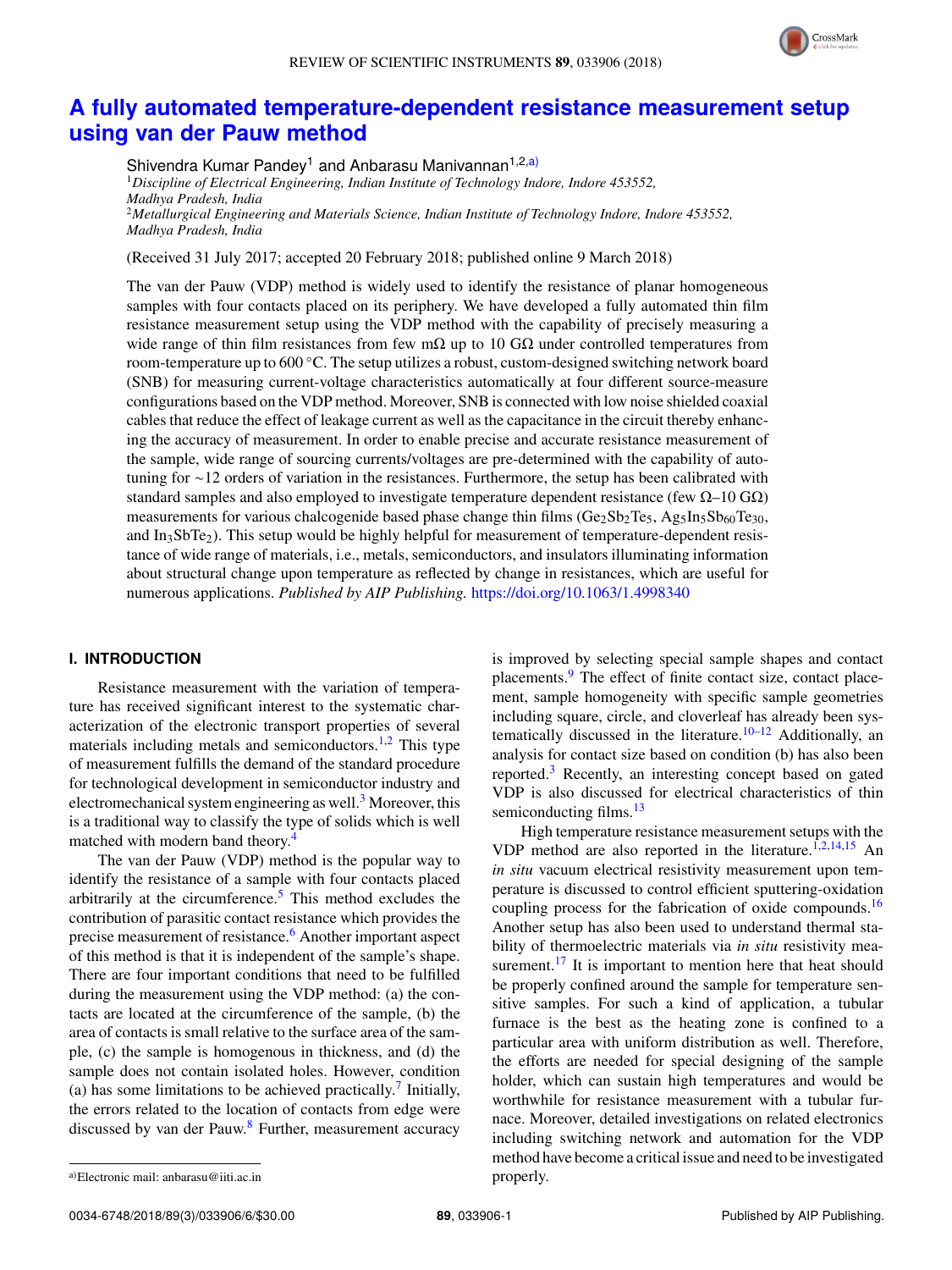In this paper, we have developed a resistance measurement setup based on the VDP method that could be deployed inside a tubular furnace for high temperature application. We have designed a quartz based sample holder, which can be properly placed inside the tubular furnace. For multiple measurements across the sample after changing the source and sense terminals, a custom-built switching network board (SNB) is designed with minimum possible leakage current in the circuit. Moreover, sourcing the current/voltage is primarily decided by the instrument by means of predicting approximate range of resistance values using test signals; however, provisions have also been included such that the user could make a choice of source and measure values. The setup uses LabVIEW program to control all the sub-components of instrument and perform a real time temperature dependent thin film resistance measurement. The custom-designed setup provides numerous advantages compared to other systems reported in the literature. $1,15$  This includes more accurate resistance measurement by means of employing all four configurations of van der Pauw geometry, simple design with provisions to pre-test the contact pads, user-friendly options for source/measure values, and a low cost solution of temperature-dependent resistance measurement based on the van der Pauw algorithm with high precision electronics including an indigenously built SNB. Furthermore, the developed setup has been used to investigate the resistance measurement upon temperature of  $Ge_2Sb_2Te_5$ (GST),  $Ag_5In_5Sb_{60}Te_{30}$  (AIST), and  $In_3SbTe_2$  (IST) phase change materials.

### **II. SETUP DESCRIPTION**

Figure 1 represents the block diagram of the temperature dependent resistance measurement setup. The setup mainly includes a sample holder, heating arrangement, and custom-built switching network with necessary electronic accessories.

#### **A. Sample holder and heating arrangement**

Tubular furnace with proportional integral differential (PID) temperature control which can heat the sample up to



FIG. 1. Schematic of temperature dependent VDP resistance measurement setup. Tubular furnace is used to heat the sample, and a quartz based sample holder is designed for loading the sample at high temperature. Setup is fully automated and each instrument is controlled through LabVIEW.

a maximum temperature of 600 ◦C with varying heating rate from 1 ◦C/min to 10 ◦C/min has been used. In order to avoid oxidation due to high temperature measurements and to load sample holder properly, quartz tube 1 is installed into the tubular furnace as shown in Fig. 1. One end of quartz tube 1 has a fixed inert gas inlet while the other end is open to load and unload the sample holder. The sample holder consists of a quartz plate of 40 mm  $\times$  40 mm connected with quartz tube 2. A quartz plate with four contacts using spring loading mechanism is used to enable the conducting path with contact-pads of samples. Quartz tube 2 encloses a cover along with provision for an inert gas (Ar) outlet so that it can be easily fixed inside quartz tube 1. One K-type thermocouple (*NI USB-TC01*) is clamped very close to the sample to obtain temperature of sample precisely. Moreover, four metal wires (W) have been taken out from the sample holder for resistance measurement as per the VDP method. These connections are drawn to *Keithley 2612B* source measure unit (SMU) via custom-built switching network.

#### **B. Switching network board (SNB)**

For the VDP method, interchanging the current and voltage terminal is the fundamental necessity. Moreover, the leakage current of the circuit and system time constant is also affected during measurement of highly resistive samples.<sup>18</sup> Therefore, a custom-built SNB has been designed to measure the resistance precisely as per the VDP geometry. A circuit schematic of the SNB is shown in Fig. 2. The SNB is designed by four silver contacts based SPDT relays, which are driven by transistor switches (SL100). Furthermore, source (Ch1) and measure (Ch2) terminals from SMU are fed into *A*, *B*, *C*, *D* ports of the board with a low noise shielded coaxial cable. To reduce the effect of leakage current and capacitance, proper guarding has been done using the inner shield of a coaxial cable with enabled guard port in *Keithley 2612B* SMU, which provide the buffered voltage that is at the same level as the input/output high voltage. Therefore, leakage current will not exist due to the absence of the differential voltage between two conductors in the cable and SMU will source and measure from device under test (DUT) only. Ports *A*, *B*, *C*, *D* are directly connected to relays, and different combinations of output are obtained at ports *M*, *N*, *O*, *P*. Digital outputs as control signals from *NI DAQ 6009* are given to the board at terminals *E*, *F*, *G*, *H* to operate the transistor. The operating voltage of the relay is 5 V, and when the low digital voltage control signal has been given, the transistor acts as an open circuit and the relays remain in *off* state. On the other hand, high digital voltage control signals activate the transistors and relays switch their position. In order to prevent the transistor from the reverse current of the relay coil, a freewheeling diode (1N4007) is connected parallel to the relay.

This setup is fully automated through LabVIEW where *Keithley 2612B* SMU and *NI DAQ 6009* are simultaneously controlled with a computer using a general purpose interface bus (GPIB) and universal serial bus (USB), respectively. Complete measurement has been performed in a controlled inert gas environment.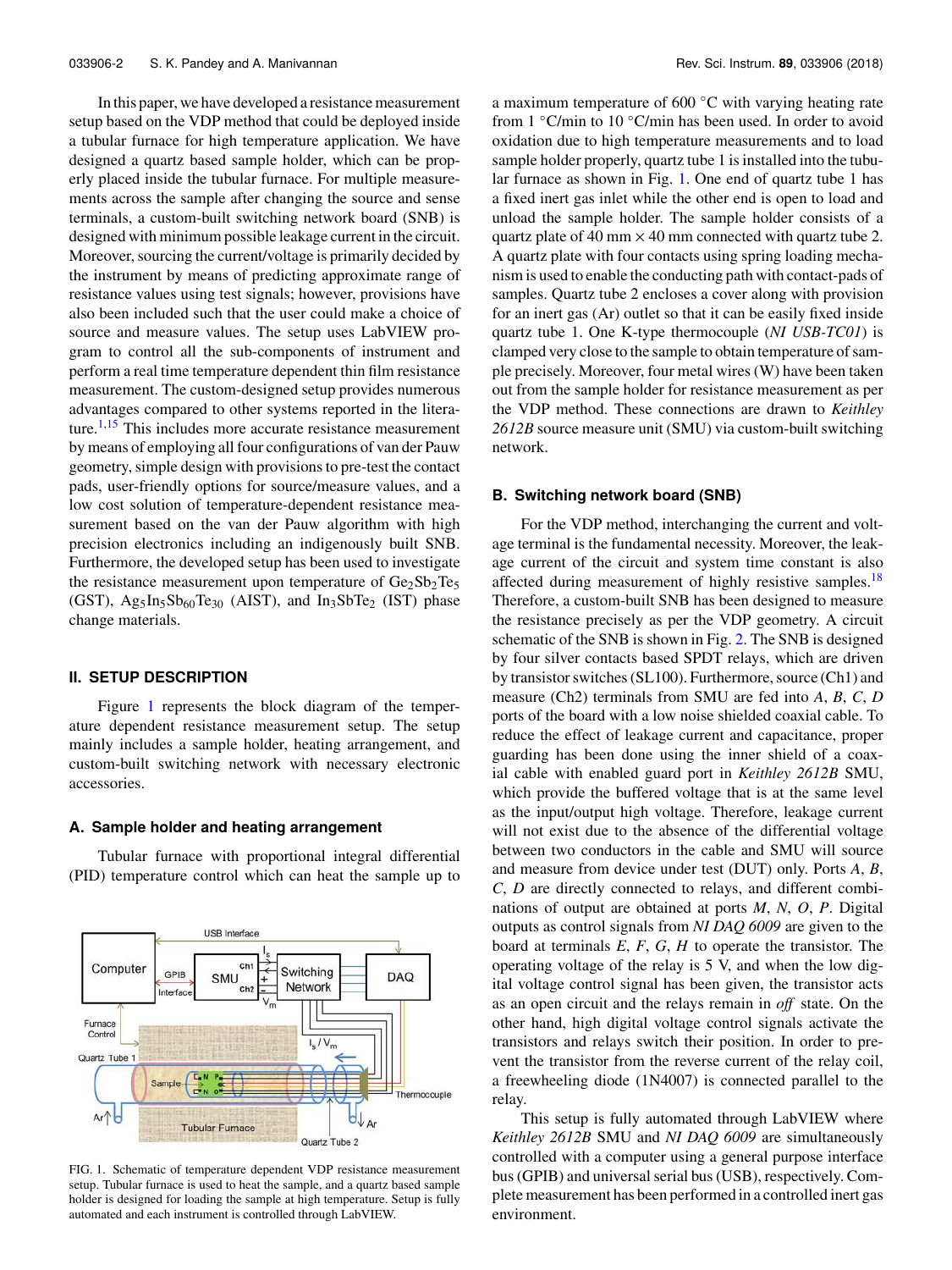

FIG. 2. Circuit diagram of the custom-built switching network board.

### **III. MEASUREMENT PROCEDURE**

The sample connections of the traditional VDP method with four contacts, namely, *M*, *N*, *O*, *P* placed on the circumference of the DUT have been shown in Fig. 3. In general, for the source current  $I_{ij}$  between two adjacent contacts *i* and *j*, while measuring the voltage  $V_{kl}$  between two other contacts *k* and *l*, the resistance is given by  $R_{ij,kl} = V_{kl}/I_{ij}$ . Total four resistance values, namely, *RMN*,*PO*, *RON*,*PM*, *ROP*,*NM*, and *RMP*,*NO* are calculated as per the connections, which are presented in Fig. 3. Resistances *RMN*,*PO* and *ROP*,*NM* have the same value due to symmetry. However, measuring both resistance values and taking the average, *R<sup>A</sup>* reduces the effect of imperfect contacts. Similarly, *R<sup>B</sup>* is the average of other two resistance values *RON*,*PM* and *RMP*,*NO*. Furthermore, two resistances  $R_A$  and  $R_B$  fulfill the criteria of the VDP<sup>5</sup> mathematical formula

$$
\exp\left(-\pi \frac{R_A}{R}\right) + \exp\left(-\pi \frac{R_B}{R}\right) = 1. \tag{1}
$$

Here R is the resistance of the DUT, which can be obtained after solving Eq. (1). Generally,  $R_A$  is different from  $R_B$ , due to which Eq. (1) cannot be solved analytically. Therefore, binary search or the Newton-Raphson-like standard numerical method is used to calculate the *R*. 1



FIG. 3. Sample connections to identify the resistance according to the VDP method. Four connections from (a) to (d) with source and sense terminals have been mentioned to identify multiple resistance values.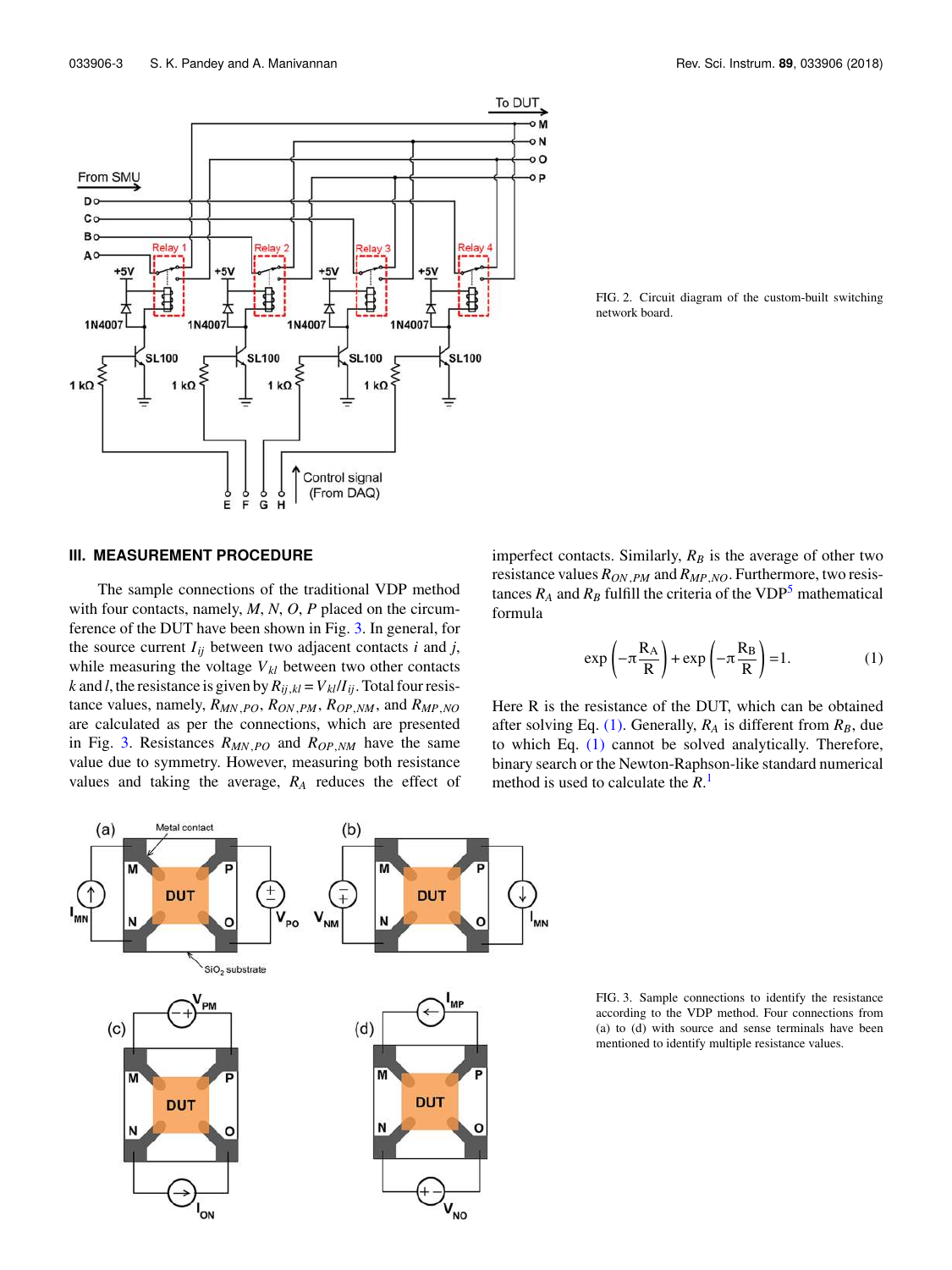TABLE I. Relay state as per connections required for van der Pauw geometry.

| Connections | Relay state   |               |               |               |             |
|-------------|---------------|---------------|---------------|---------------|-------------|
|             | Relay 1       | Relay 2       | Relay 3       | Relay 4       | Output      |
| (a)         | off           | off           | off           | off           | $R_{MN,PO}$ |
| (b)         | on            | off           | off           | <sub>on</sub> | $R_{ON,PM}$ |
| (c)         | <sub>on</sub> | <sub>on</sub> | <sub>on</sub> | <sub>on</sub> | $R_{OP,NM}$ |
| (d)         | off           | on            | <sub>on</sub> | off           | $R_{MP,NO}$ |

In order to obtain these four resistance values accurately, the SNB is configured as per the required connections. Table I contains the relay state according to the connections that have been shown in Fig. 3 and the corresponding resistance values as an output. For connection (a), all relays are in *off* state and then current  $I_{MN}$  is applied between contacts M and N, whereas voltage  $V_{PO}$  is measured at the contacts P and O. Resistance *RMN*,*PO* is obtained at the output. Similarly, resistance *RON*,*PM* is the result of connection (b) where only relay 1 and relay 4 are in *on* state. In the case of connection (c), the output is *ROP*,*NM* and all relays are in *on* state. Finally, connection (d) is configured when relay 2 and relay 3 are in the *on* state and the obtained output is resistance *RMP*,*NO*.

Figure 4 displays the flow chart of measurement process and control program to identify the resistance value according to the VDP method. The control program uses LabVIEW platform which makes the setup fully automatic with the facility of real time analysis and data plotting. Also, the setup has provision to check the conductivity between probe-tips and metal contact pads in order to ensure the Ohmic behavior prior to the actual resistance measurement. The program begins with setting the source current  $(I_s)$  and subsequently applying it to the DUT. For proper measurement, we have fixed the voltage measuring range  $(V_R)$  from 1 V to 5 V because the DUT resistance and the source current are both varying quantities. Therefore, if the calculated voltage  $(V_m)$  falls in the measuring range, then the resistance measurement process will initiate; otherwise,  $I_s$  will be doubled for  $V_m$  smaller than  $V_R$  and halved for  $V_m$  higher than  $V_R$ . In the sequence of resistance measurement, the switching network is activated for connection 1 and the resistance *RMN*,*PO* is measured. Similarly, the switching network is configured for the remaining configurations and the resistances *RON*,*PM*, *ROP*,*NM*, and *RMP*,*NO* are measured. Further, after taking an average of symmetric resistance values, the VDP mathematical equation  $(1)$  is applied to obtain the resistance of the DUT. For the temperature dependent resistance measurement, again this process is repeated to identify the resistance of the DUT at a particular temperature. The measurement process is designed such that the effect of parasitic capacitance should be minimal. The *RC* time constant of the electrical setup is in the range of few seconds due to high resistance and large capacitance of the sample. Therefore, after sourcing the current at one side of the sample, the setup waits approximately 15 s until voltage saturates and parasitic capacitance is charged. $19$ 

Figure  $5(a)$  represents the calibration results of this setup. We have used a network of four resistors based on the literature<sup>20</sup> to calibrate the developed setup for the square van



FIG. 4. Flowchart of the program to calculate the resistance as per the VDP method.

der Pauw sample. Four probe resistance values with the corresponding source current for a resistor starting from 10  $\Omega$ to 10 MΩ have been displayed in Fig.  $5(a)$ . It can be seen that experimental values (symbol) shows good agreement with the standard four-resistor model<sup>20</sup> (line). Furthermore, similar measurement has been performed with as-deposited phase change materials such as GST, AIST, and IST to confirm the measurement accuracy in the high resistance regime. Importantly, the obtained resistance values are also inline with the four-resistor-model<sup>20</sup> validating the measurement capability of the setup in high resistance range. Moreover, the calculated resistivity of as-deposited GST, AIST, and IST is 0.6  $\Omega$  m,  $3 \Omega$  m, and  $1000 \Omega$  m, respectively, and it is found to be in good agreement with the previous reports. $23,24$  The developed temperature dependent resistance measurement setup is employed to identify the crystallization temperature of phase change materials. Figure  $5(b)$  represents the temperature dependent resistivity plot of 100 nm thick GST, AIST, and IST samples obtained from the developed setup. Starting from the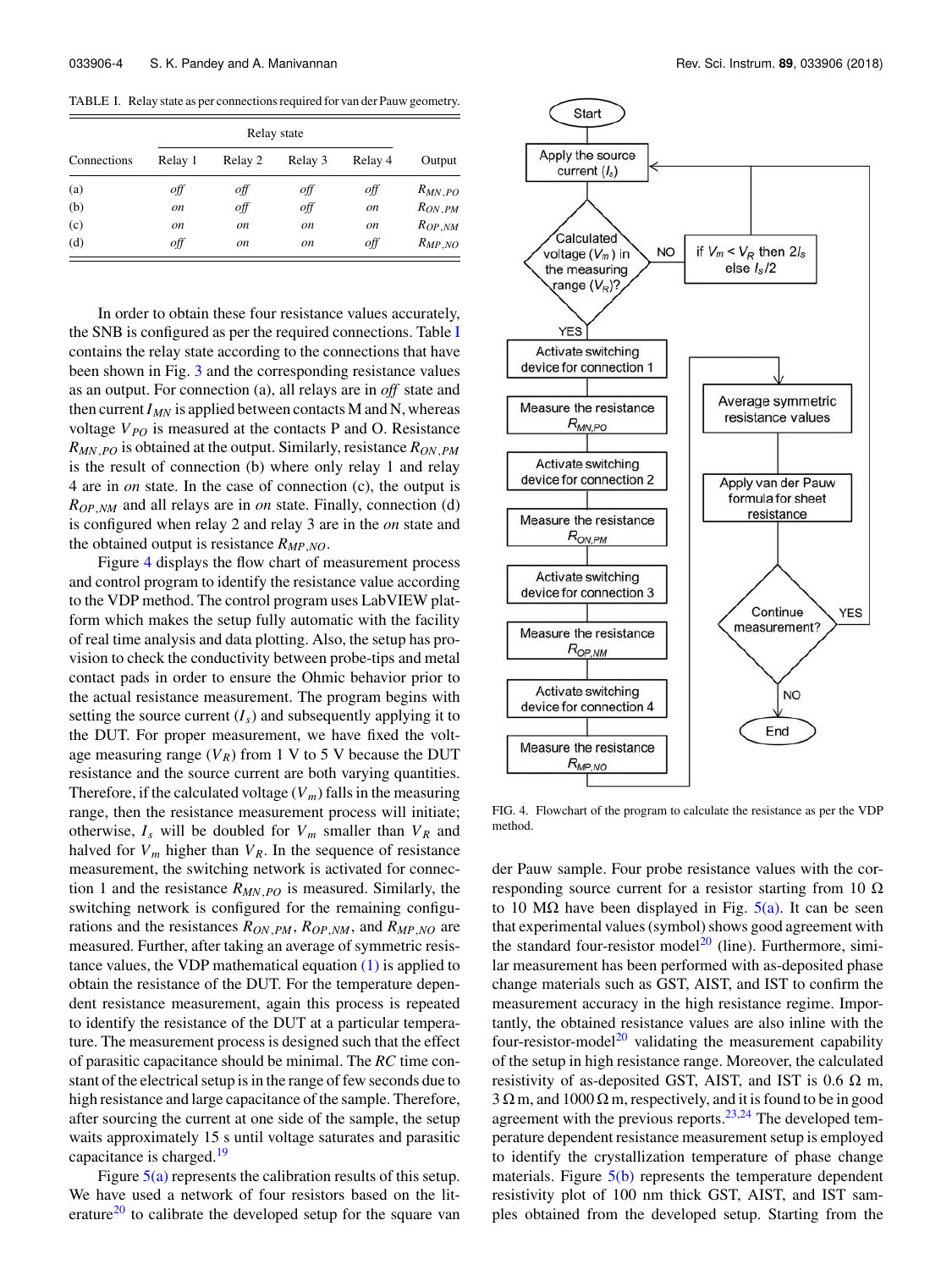

FIG. 5. (a) The calculated resistance values using the four-resistor model<sup>20</sup> and experimental data (symbol) and their fitting (line) for calibration of the setup. (b) Temperature dependent resistance of GST, AIST, and IST exhibits amorphous to crystalline phase transitions by means of rapid change in resistance during amorphous to crystalline phase transformation. (c) Resistivity measurement of AIST upon temperature using different metal contacts.

as-deposited amorphous phase, both materials show the gradual change in resistance with temperature due to semiconducting behavior. For GST, larger change in resistance is identified at 160 ◦C due to amorphous to cubic phase transformation and further cubic to hexagonal phase change is observed at 290 ◦C. AIST displays the rapid change in resistance due to amorphous to hexagonal phase transition at 170 ◦C. Crystallization temperatures obtained for GST and AIST with the developed setup are in line with the previous reports. $20,21$  The as-deposited amorphous IST sample shows the high resistance of ∼10 GΩ at room temperature. Similar to GST and AIST, gradual change in resistance is observed upon increasing the temperature for IST also. Interestingly, IST shows higher crystallization temperature of 300 $°C$  with the current setup which is well matched with other measurement techniques. $22,23$ 

Figure  $5(c)$  demonstrates the temperature dependent resistivity measurement of AIST materials using different metal contacts such as Ag, Cu, Al, and Cr which confirms the effect of contact resistance for various elements with DUT. No significant change in resistivity and crystallization temperature is observed during measurement.

#### **IV. CONCLUSION**

The temperature-dependent resistance measurement setup with a custom-built SNB is developed based on the VDP method, which can measure the resistance from few m $\Omega$  to 10 GΩ. A detailed description of the setup and measurement strategy has been discussed. A custom-built SNB is designed to switch source and sense terminals across the sample with the characteristics to provide the minimum possible leakage current and capacitance in the circuit. Furthermore, this setup demonstrated the capability of determining the source current automatically from few nA to 10 mA according to the nature of DUT. Also, this setup offers a low cost, LabVIEW controlled user friendly simple and robust design by combining high precision electronic components in the SNB, which operates based on the algorithm of the van der Pauw method. Calibration and experimentation of the setup has been demonstrated using some of the chalcogenide based semiconducting phase change thin films (GST, AIST, and IST). The obtained experimental results validate phase transitions, as evidenced by rapid change in resistances during amorphous to crystalline phase transformation. Moreover, the developed setup could also be useful in various scientific and industrial applications with different samples including semiconductors, metals, and insulators.

#### **ACKNOWLEDGMENTS**

A.M. thanks the Department of Science and Technology (Grant Nos. SB/FTP/ETA-381/2012 and SB/EMEQ-032/ 2013), and Department of Atomic Energy (Grant No. 2013/ 20/34/2/BRNS), Government of India for financial support.

- <sup>1</sup>K. A. Borup, E. S. Toberer, L. D. Zoltan, G. Nakatsukasa, M. Errico, J.-P. Fleurial, B. B. Iversen, and G. J. Snyder, Rev. Sci. Instrum. **83**, 123902 (2012).
- <sup>2</sup>L. Adnane, A. Gokirmak, and H. Silva, Rev. Sci. Instrum. **87**, 075117 (2016).
- <sup>3</sup>M. Cornils, M. Doelle, and O. Paul, IEEE Trans. Electron Devices **54**, 2756 (2007).
- <sup>4</sup>R. A. Butera and D. H. Waldeck, J. Chem. Educ. **74**, 1090 (1997).
- <sup>5</sup>L. van der Pauw, Philips Tech. Rev. **13**, 1 (1958).
- <sup>6</sup>I. Miccoli, F. Edler, H. Pfnür, and C. Tegenkamp, J. Phys.: Condens. Matter **27**, 223201 (2015).
- <sup>7</sup>S. Lim, D. McKenzie, and M. Bilek, Rev. Sci. Instrum. **80**, 075109 (2009).
- <sup>8</sup>L. J. van der Pauw, Philips Tech. Rev. **20**, 220 (1958).
- <sup>9</sup>C. Kasl and M. Hoch, Rev. Sci. Instrum. **76**, 033907 (2005).
- <sup>10</sup>D. W. Koon, Rev. Sci. Instrum. **60**, 271 (1989).
- <sup>11</sup>D. W. Koon, A. A. Bahl, and E. O. Duncan, Rev. Sci. Instrum. **60**, 275 (1989).
- <sup>12</sup>D. S. Perloff, Solid-State Electron. **20**, 681 (1977).
- <sup>13</sup>C. Rolin, E. Kang, J.-H. Lee, G. Borghs, P. Heremans, and J. Genoe, Nat. Commun. **8**, 14975 (2017).
- <sup>14</sup>C. Wood, A. Lockwood, A. Chmielewski, J. Parker, and A. Zoltan, Rev. Sci. Instrum. **55**, 110 (1984).
- <sup>15</sup>H. Castro, J. Galvis, and S. Castro, IEEE Trans. Instrum. Meas. **60**, 198 (2011).